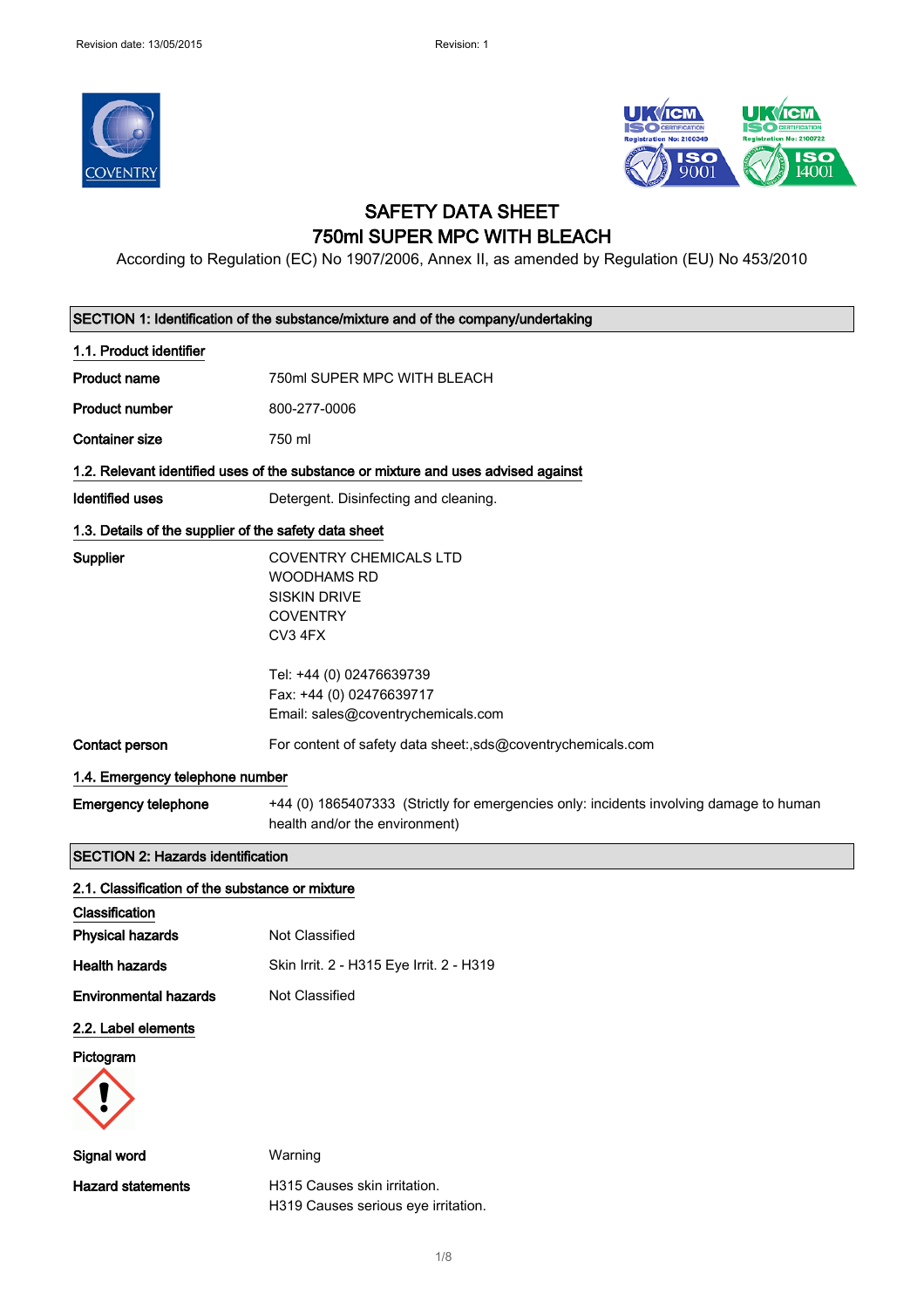## Precautionary statements P280 Wear protective gloves/protective clothing/eye protection/face protection. P302+P352 IF ON SKIN: Wash with plenty of water. P305+P351+P338 IF IN EYES: Rinse cautiously with water for several minutes. Remove contact lenses, if present and easy to do. Continue rinsing. P332+P313 If skin irritation occurs: Get medical advice/attention. P362+P364 Take off contaminated clothing and wash it before reuse. P337+P313 If eye irritation persists: Get medical advice/attention.

#### 2.3. Other hazards

This product does not contain any substances classified as PBT or vPvB.

| <b>SECTION 3: Composition/information on ingredients</b> |                      |                                           |       |
|----------------------------------------------------------|----------------------|-------------------------------------------|-------|
| 3.2. Mixtures                                            |                      |                                           |       |
| <b>SODIUM HYDROXIDE</b>                                  |                      |                                           | $1\%$ |
| CAS number: 1310-73-2                                    | EC number: 215-185-5 | REACH registration number: 01-            |       |
|                                                          |                      | 2119457892-27-XXXX                        |       |
| Classification                                           |                      | Classification (67/548/EEC or 1999/45/EC) |       |
| Met. Corr. 1 - H290                                      | C:R35                |                                           |       |
| Skin Corr. 1A - H314                                     |                      |                                           |       |
| Eye Dam. 1 - H318                                        |                      |                                           |       |

The Full Text for all R-Phrases and Hazard Statements are Displayed in Section 16.

| <b>SECTION 4: First aid measures</b>                                            |                                                                                                                                                                                                                                                                   |  |
|---------------------------------------------------------------------------------|-------------------------------------------------------------------------------------------------------------------------------------------------------------------------------------------------------------------------------------------------------------------|--|
| 4.1. Description of first aid measures                                          |                                                                                                                                                                                                                                                                   |  |
| Inhalation                                                                      | Move affected person to fresh air at once. Rinse nose and mouth with water. Get medical<br>attention if any discomfort continues.                                                                                                                                 |  |
| Ingestion                                                                       | Never give anything by mouth to an unconscious person. Do not induce vomiting. Rinse<br>mouth thoroughly with water. Get medical attention if any discomfort continues.                                                                                           |  |
| Skin contact                                                                    | Rinse immediately with plenty of water. Remove contaminated clothing. Get medical attention<br>if irritation persists after washing.                                                                                                                              |  |
| Eye contact                                                                     | Rinse immediately with plenty of water. Remove any contact lenses and open eyelids wide<br>apart. Continue to rinse for at least 15 minutes. Get medical attention if irritation persists after<br>washing. Show this Safety Data Sheet to the medical personnel. |  |
|                                                                                 | 4.2. Most important symptoms and effects, both acute and delayed                                                                                                                                                                                                  |  |
| <b>Skin contact</b>                                                             | Prolonged contact may cause redness, irritation and dry skin.                                                                                                                                                                                                     |  |
| Eye contact                                                                     | Irritating to eyes. Symptoms following overexposure may include the following: Redness.<br>Pain.                                                                                                                                                                  |  |
| 4.3. Indication of any immediate medical attention and special treatment needed |                                                                                                                                                                                                                                                                   |  |
| Notes for the doctor                                                            | No specific recommendations.                                                                                                                                                                                                                                      |  |
| <b>SECTION 5: Firefighting measures</b>                                         |                                                                                                                                                                                                                                                                   |  |
| 5.1. Extinguishing media                                                        |                                                                                                                                                                                                                                                                   |  |
| Suitable extinguishing media                                                    | The product is not flammable. Use fire-extinguishing media suitable for the surrounding fire.<br>Foam, carbon dioxide or dry powder.                                                                                                                              |  |

#### 5.2. Special hazards arising from the substance or mixture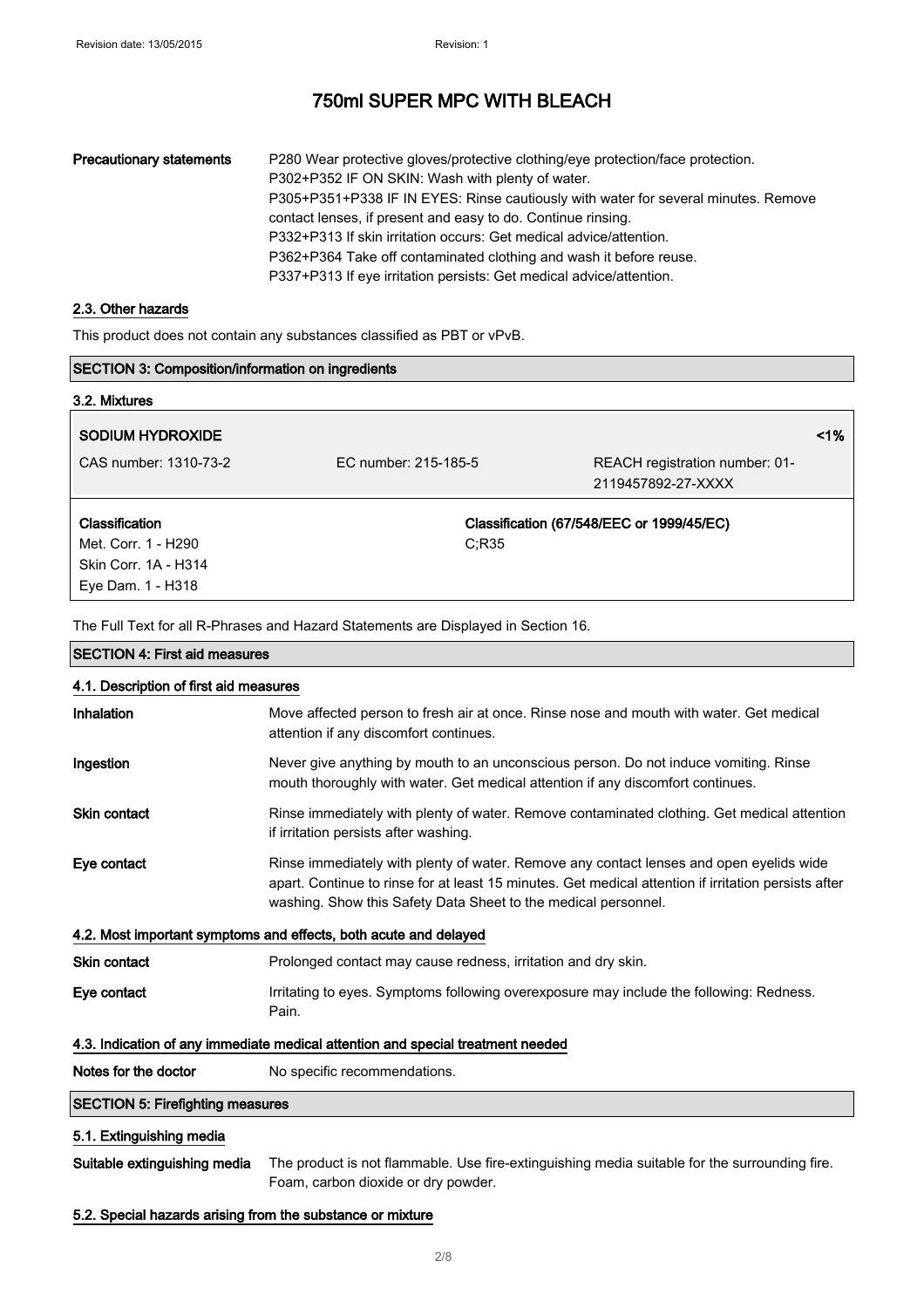| <b>Hazardous combustion</b><br>products                   | Oxides of carbon. Thermal decomposition or combustion may liberate carbon oxides and<br>other toxic gases or vapours.                                                                                                             |
|-----------------------------------------------------------|-----------------------------------------------------------------------------------------------------------------------------------------------------------------------------------------------------------------------------------|
| 5.3. Advice for firefighters                              |                                                                                                                                                                                                                                   |
| Protective actions during<br>firefighting                 | Control run-off water by containing and keeping it out of sewers and watercourses.                                                                                                                                                |
| Special protective equipment<br>for firefighters          | Wear positive-pressure self-contained breathing apparatus (SCBA) and appropriate protective<br>clothing.                                                                                                                          |
| <b>SECTION 6: Accidental release measures</b>             |                                                                                                                                                                                                                                   |
|                                                           | 6.1. Personal precautions, protective equipment and emergency procedures                                                                                                                                                          |
| <b>Personal precautions</b>                               | For personal protection, see Section 8. In case of spills, beware of slippery floors and<br>surfaces.                                                                                                                             |
| 6.2. Environmental precautions                            |                                                                                                                                                                                                                                   |
| <b>Environmental precautions</b>                          | Collect and dispose of spillage as indicated in Section 13. Do not discharge into drains or<br>watercourses or onto the ground.                                                                                                   |
| 6.3. Methods and material for containment and cleaning up |                                                                                                                                                                                                                                   |
| Methods for cleaning up                                   | Stop leak if possible without risk. Absorb in vermiculite, dry sand or earth and place into<br>containers. Flush contaminated area with plenty of water. Avoid the spillage or runoff entering<br>drains, sewers or watercourses. |
| 6.4. Reference to other sections                          |                                                                                                                                                                                                                                   |
| Reference to other sections                               | For personal protection, see Section 8. See Section 11 for additional information on health<br>hazards. For waste disposal, see Section 13.                                                                                       |
| <b>SECTION 7: Handling and storage</b>                    |                                                                                                                                                                                                                                   |
| 7.1. Precautions for safe handling                        |                                                                                                                                                                                                                                   |
| <b>Usage precautions</b>                                  | Provide adequate ventilation. Avoid spilling. Avoid contact with skin and eyes. Avoid contact<br>with acids and other cleaning agents. Wear protective clothing as described in Section 8 of<br>this safety data sheet.           |
| Advice on general<br>occupational hygiene                 | Good personal hygiene procedures should be implemented. Do not eat, drink or smoke when<br>using this product. Wash hands thoroughly after handling. Use appropriate skin cream to<br>prevent drying of skin.                     |
|                                                           | 7.2. Conditions for safe storage, including any incompatibilities                                                                                                                                                                 |
| Storage precautions                                       | Store in tightly-closed, original container in a dry, cool and well-ventilated place.                                                                                                                                             |
| 7.3. Specific end use(s)                                  |                                                                                                                                                                                                                                   |
| Specific end use(s)                                       | The identified uses for this product are detailed in Section 1.2.                                                                                                                                                                 |
| <b>SECTION 8: Exposure Controls/personal protection</b>   |                                                                                                                                                                                                                                   |
| 8.1. Control parameters                                   |                                                                                                                                                                                                                                   |
| Occupational exposure limits<br>SODIUM HYDROXIDE          |                                                                                                                                                                                                                                   |
| Long-term exposure limit (8-hour TWA): WEL                |                                                                                                                                                                                                                                   |

Short-term exposure limit (15-minute): WEL 2 mg/m<sup>3</sup>

WEL = Workplace Exposure Limit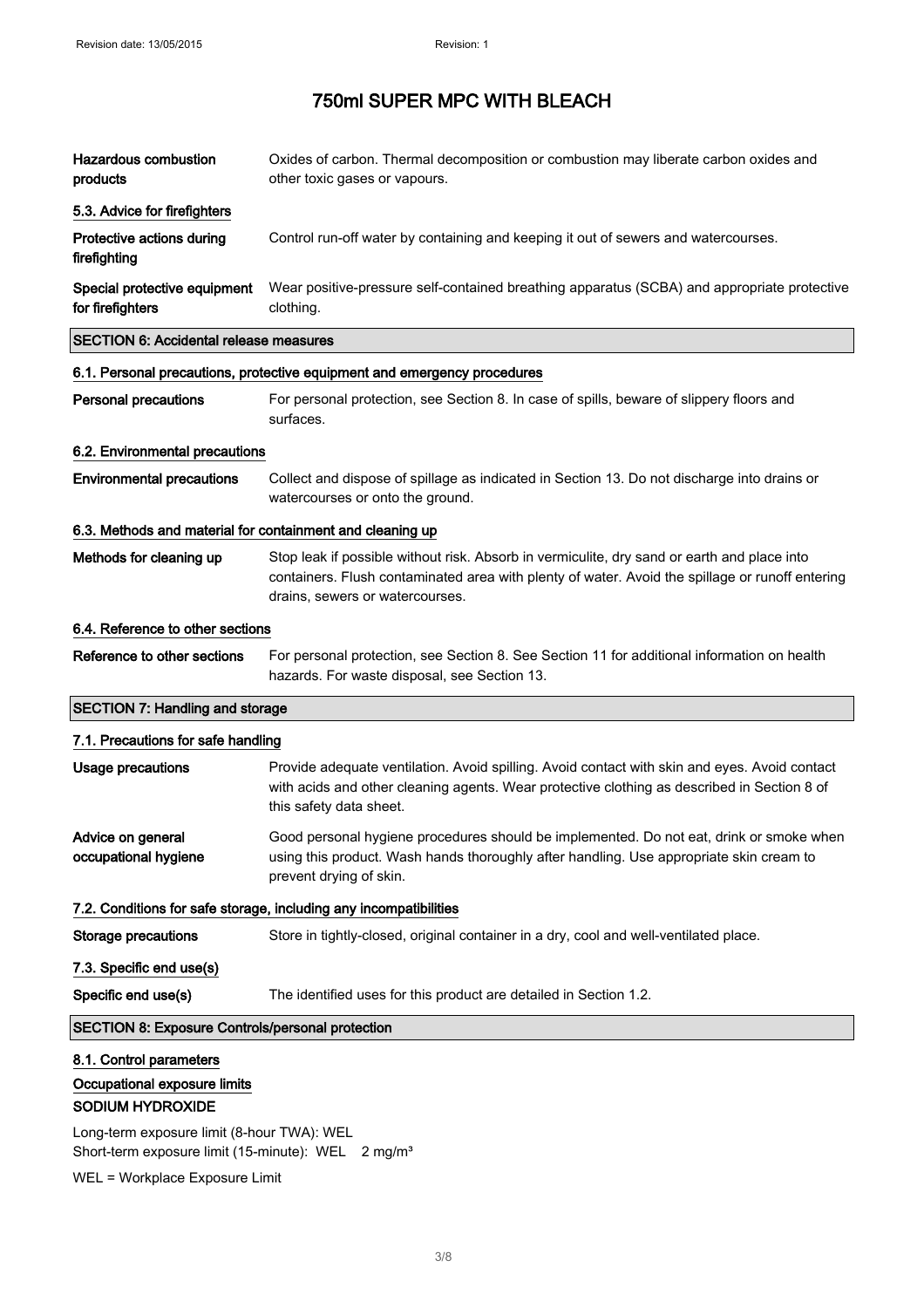## STPP (CAS: 7758-29-4)

| <b>DNEL</b>            | Workers - Inhalation; Long term systemic effects: 17.632 mg/m <sup>3</sup><br>Workers - Dermal; Long term systemic effects: 10 mg/kg/day<br>Workers - Inhalation; Long term systemic effects: 4.348 mg/m <sup>3</sup><br>General population - Dermal; Long term systemic effects: 5 mg/kg/day<br>General population - Oral; Long term systemic effects: 2.5 mg/kg/day<br>SODIUM HYPOCHLORITE SOLUTION,  % CI ACTIVE (CAS: 7681-52-9)                                                                                                                                                                                                                                                    |
|------------------------|-----------------------------------------------------------------------------------------------------------------------------------------------------------------------------------------------------------------------------------------------------------------------------------------------------------------------------------------------------------------------------------------------------------------------------------------------------------------------------------------------------------------------------------------------------------------------------------------------------------------------------------------------------------------------------------------|
| <b>DNEL</b>            | Industry - Inhalation; Long term local effects: 1.55 mg/m <sup>3</sup><br>Industry - Inhalation; Long term systemic effects: 1.55 mg/m <sup>3</sup><br>Industry - Inhalation; Short term local effects: 3.1 mg/m <sup>3</sup><br>Industry - Inhalation; Short term systemic effects: 3.1 mg/m <sup>3</sup><br>Consumer - Inhalation; Long term local effects: 1.55 mg/m <sup>3</sup><br>Consumer - Inhalation; Long term systemic effects: 1.55 mg/m <sup>3</sup><br>Consumer - Inhalation; Short term local effects: 3.1 mg/m <sup>3</sup><br>Consumer - Inhalation; Short term systemic effects: 3.1 mg/m <sup>3</sup><br>Consumer - Oral; Long term systemic effects: 0.26 mg/kg/day |
| <b>PNEC</b>            | - Fresh water; 0.00021 mg/l<br>- Marine water; 0.000042 mg/l<br>- Intermittent release; 0.00026 mg/l<br>$- STP$ ; 0.03 mg/l                                                                                                                                                                                                                                                                                                                                                                                                                                                                                                                                                             |
|                        | ALCOHOLS, C12-14, ETHOXYLATED < 2.5 EO, SULFATES, SODIUM SALTS (CAS: 68891-38-3)                                                                                                                                                                                                                                                                                                                                                                                                                                                                                                                                                                                                        |
| <b>DNEL</b>            | Workers - Dermal; Long term systemic effects: 2750 mg/kg/day<br>Workers - Inhalation; Long term systemic effects: 175 mg/m <sup>3</sup><br>Consumer - Oral; Long term systemic effects: 15 mg/kg/day<br>Consumer - Dermal; Long term systemic effects: 1650 mg/kg/day<br>Consumer - Inhalation; Long term systemic effects: 52 mg/m <sup>3</sup>                                                                                                                                                                                                                                                                                                                                        |
| <b>PNEC</b>            | - Fresh water; 0.24 mg/l<br>- Marine water; 0.024 mg/l<br>- Intermittent release; 0.071 mg/l<br>- Sediment, Fresh water; 5.45 mg/kg<br>- Sediment, Marine water; 0.545 mg/kg<br>- Soil; 0.946 mg/kg<br>- STP; 10,000 mg/l<br>SODIUM HYDROXIDE (CAS: 1310-73-2)                                                                                                                                                                                                                                                                                                                                                                                                                          |
| <b>DNEL</b>            | Industry - Inhalation; Long term local effects: 1.0 mg/m <sup>3</sup><br>Consumer - Inhalation; Long term local effects: 1.0 mg/m <sup>3</sup>                                                                                                                                                                                                                                                                                                                                                                                                                                                                                                                                          |
| 8.2. Exposure controls |                                                                                                                                                                                                                                                                                                                                                                                                                                                                                                                                                                                                                                                                                         |
| Protective equipment   |                                                                                                                                                                                                                                                                                                                                                                                                                                                                                                                                                                                                                                                                                         |

Appropriate engineering controls

Provide adequate ventilation.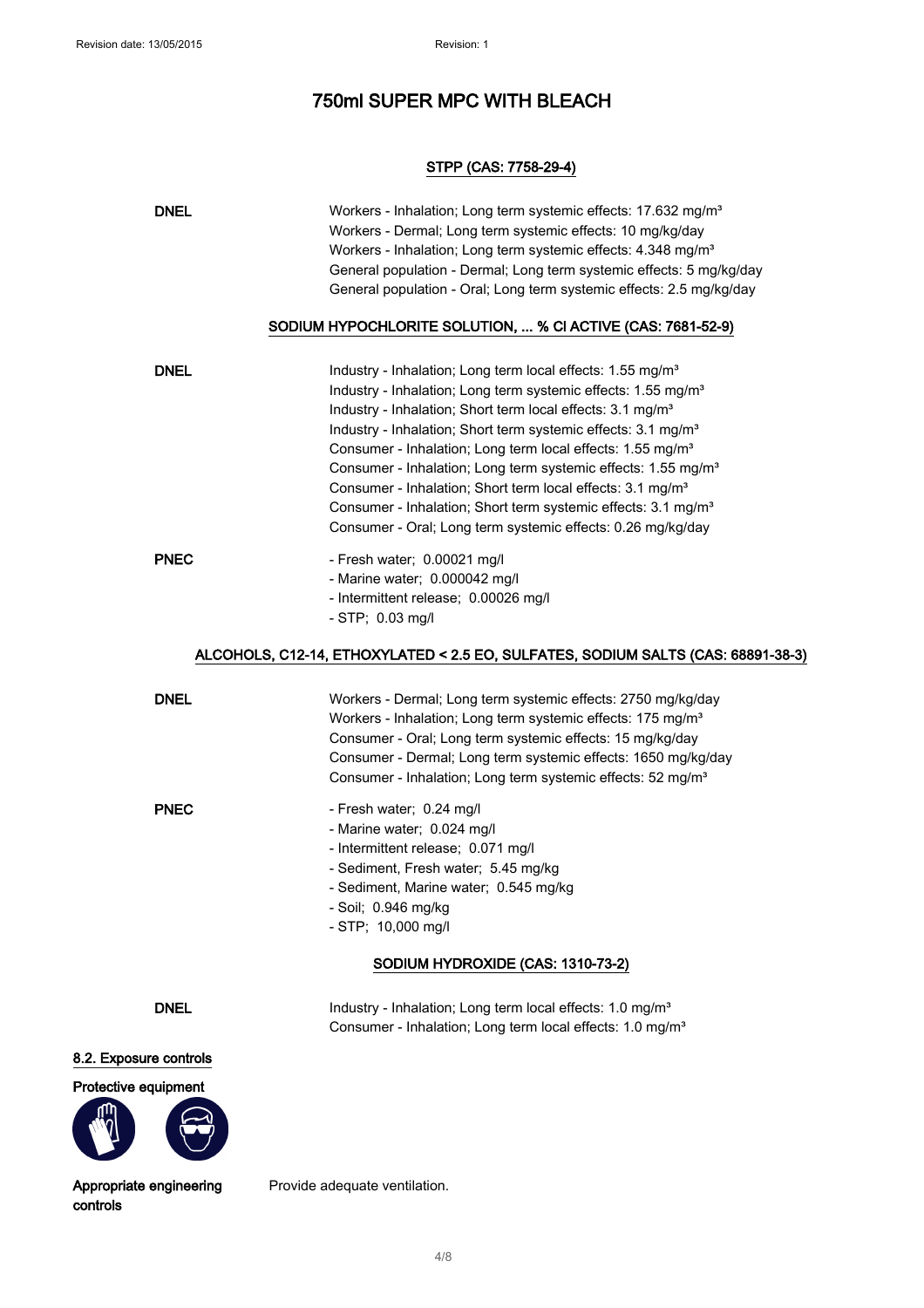| Eye/face protection                       | Eyewear complying with an approved standard should be worn if a risk assessment indicates<br>eye contact is possible. Unless the assessment indicates a higher degree of protection is<br>required, the following protection should be worn: Tight-fitting safety glasses. EN 166                               |
|-------------------------------------------|-----------------------------------------------------------------------------------------------------------------------------------------------------------------------------------------------------------------------------------------------------------------------------------------------------------------|
| Hand protection                           | Chemical-resistant, impervious gloves complying with an approved standard should be worn if<br>a risk assessment indicates skin contact is possible. It is recommended that gloves are made<br>of the following material: Polyvinyl chloride (PVC). Rubber (natural, latex). Simple Design for<br>minimal risk. |
| Other skin and body<br>protection         | Use barrier creams to prevent skin contact. Wear appropriate clothing to prevent repeated or<br>prolonged skin contact.                                                                                                                                                                                         |
| Hygiene measures                          | When using do not eat, drink or smoke. Good personal hygiene procedures should be<br>implemented. Wash hands and any other contaminated areas of the body with soap and<br>water before leaving the work site. Use appropriate skin cream to prevent drying of skin.                                            |
| Respiratory protection                    | Respiratory protection not required.                                                                                                                                                                                                                                                                            |
| <b>Environmental exposure</b><br>controls | Avoid release to the environment. Users should be aware of environmental considerations<br>and their duties under the environmental protection act. Further information may be found on<br>Government websites: www.dti.gov.uk/access/index/htm and www.envirowise.gov.uk.                                      |

## SECTION 9: Physical and Chemical Properties

## 9.1. Information on basic physical and chemical properties

| Appearance                       | Liquid.                                                     |
|----------------------------------|-------------------------------------------------------------|
| Colour                           | Light (or pale). Yellow.                                    |
| Odour                            | Faintly of chlorine.                                        |
| <b>Odour threshold</b>           | Not applicable.                                             |
| pH                               | pH (concentrated solution): 12.0 typically                  |
| <b>Melting point</b>             | Not applicable.                                             |
| Initial boiling point and range  | Not applicable.                                             |
| Flash point                      | Not applicable.                                             |
| <b>Evaporation rate</b>          | Not determined.                                             |
| <b>Evaporation factor</b>        | Not applicable.                                             |
| Vapour pressure                  | Not determined.                                             |
| Vapour density                   | Not determined.                                             |
| <b>Relative density</b>          | 1.020 typically @ 20°C                                      |
| <b>Bulk density</b>              | Not applicable.                                             |
| Solubility(ies)                  | Soluble in water.                                           |
| Auto-ignition temperature        | Not applicable.                                             |
| <b>Decomposition Temperature</b> | Not applicable.                                             |
| <b>Viscosity</b>                 | Not determined.                                             |
| <b>Explosive properties</b>      | Not applicable                                              |
| <b>Oxidising properties</b>      | Not applicable.                                             |
| Comments                         | Information given is applicable to the product as supplied. |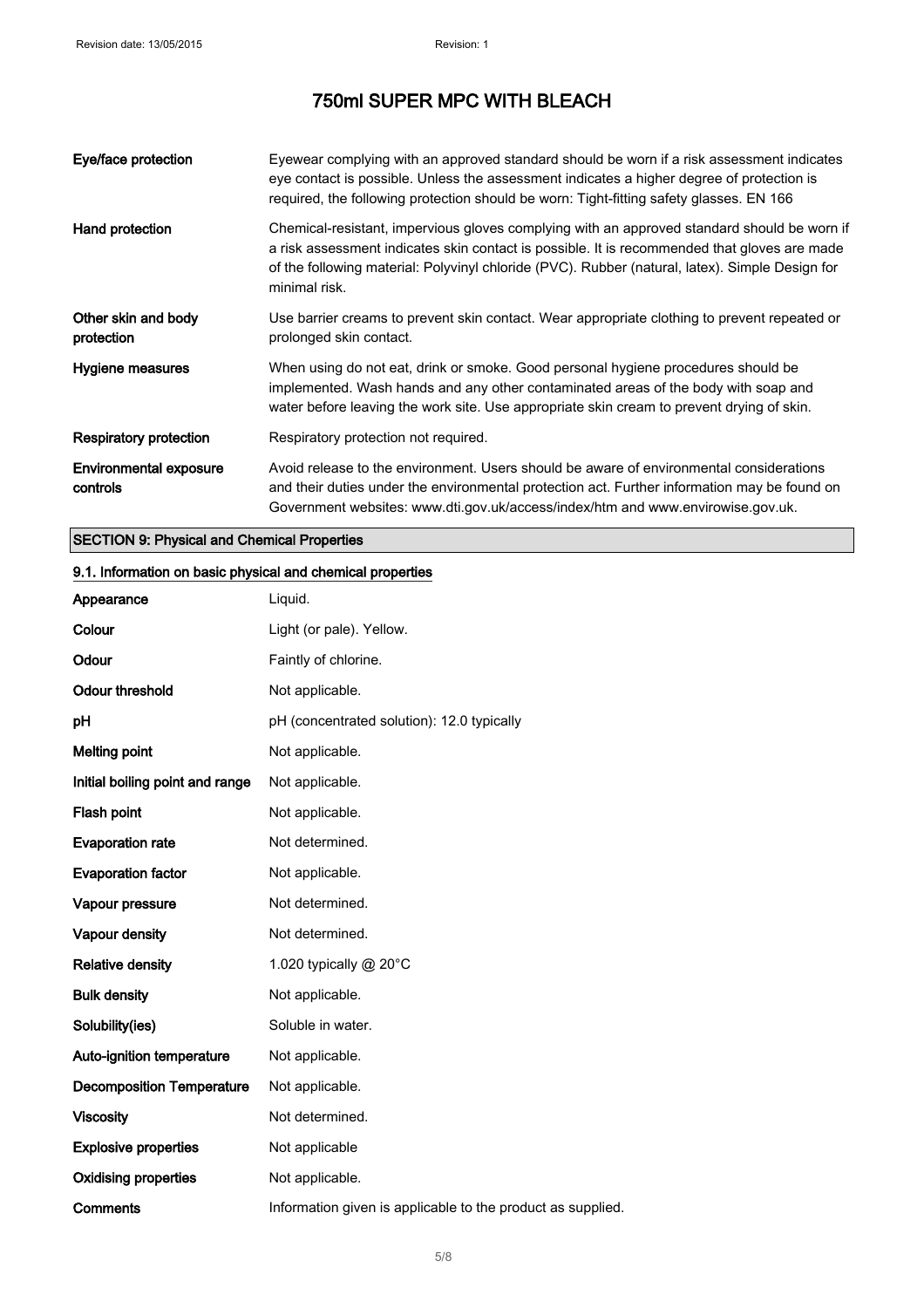| 9.2. Other information                       |                                                                                                                                                                                                                                                                                                                                                                                                                                                      |
|----------------------------------------------|------------------------------------------------------------------------------------------------------------------------------------------------------------------------------------------------------------------------------------------------------------------------------------------------------------------------------------------------------------------------------------------------------------------------------------------------------|
| Other information                            | Not relevant.                                                                                                                                                                                                                                                                                                                                                                                                                                        |
| <b>SECTION 10: Stability and reactivity</b>  |                                                                                                                                                                                                                                                                                                                                                                                                                                                      |
| 10.1. Reactivity                             |                                                                                                                                                                                                                                                                                                                                                                                                                                                      |
| Reactivity                                   | There are no known reactivity hazards associated with this product.                                                                                                                                                                                                                                                                                                                                                                                  |
| 10.2. Chemical stability                     |                                                                                                                                                                                                                                                                                                                                                                                                                                                      |
| <b>Stability</b>                             | Stable at normal ambient temperatures.                                                                                                                                                                                                                                                                                                                                                                                                               |
| 10.3. Possibility of hazardous reactions     |                                                                                                                                                                                                                                                                                                                                                                                                                                                      |
| Possibility of hazardous<br>reactions        | Contact with acids liberates toxic chlorine gas.                                                                                                                                                                                                                                                                                                                                                                                                     |
| 10.4. Conditions to avoid                    |                                                                                                                                                                                                                                                                                                                                                                                                                                                      |
| Conditions to avoid                          | Avoid exposure to high temperatures or direct sunlight.                                                                                                                                                                                                                                                                                                                                                                                              |
| 10.5. Incompatible materials                 |                                                                                                                                                                                                                                                                                                                                                                                                                                                      |
| <b>Materials to avoid</b>                    | Acids.                                                                                                                                                                                                                                                                                                                                                                                                                                               |
| 10.6. Hazardous decomposition products       |                                                                                                                                                                                                                                                                                                                                                                                                                                                      |
| Hazardous decomposition<br>products          | Chlorine. Thermal decomposition or combustion may liberate carbon oxides and other toxic<br>gases or vapours. Oxides of carbon.                                                                                                                                                                                                                                                                                                                      |
| <b>SECTION 11: Toxicological information</b> |                                                                                                                                                                                                                                                                                                                                                                                                                                                      |
| 11.1. Information on toxicological effects   |                                                                                                                                                                                                                                                                                                                                                                                                                                                      |
| Other health effects                         | There is no evidence that the product can cause cancer.                                                                                                                                                                                                                                                                                                                                                                                              |
|                                              |                                                                                                                                                                                                                                                                                                                                                                                                                                                      |
| <b>General information</b>                   | This product has low toxicity.                                                                                                                                                                                                                                                                                                                                                                                                                       |
| Ingestion                                    | May cause irritation. Symptoms following overexposure may include the following: Stomach<br>pain. Nausea, vomiting. Diarrhoea.                                                                                                                                                                                                                                                                                                                       |
| Skin contact                                 | Skin irritation should not occur when used as recommended. Repeated exposure may cause<br>skin dryness or cracking.                                                                                                                                                                                                                                                                                                                                  |
| Eye contact                                  | May cause temporary eye irritation.                                                                                                                                                                                                                                                                                                                                                                                                                  |
| <b>SECTION 12: Ecological Information</b>    |                                                                                                                                                                                                                                                                                                                                                                                                                                                      |
| Ecotoxicity                                  | There are no data on the ecotoxicity of this product. Not regarded as dangerous for the<br>environment.                                                                                                                                                                                                                                                                                                                                              |
| 12.1. Toxicity                               |                                                                                                                                                                                                                                                                                                                                                                                                                                                      |
| <b>Toxicity</b>                              | Not considered toxic to fish.                                                                                                                                                                                                                                                                                                                                                                                                                        |
| 12.2. Persistence and degradability          |                                                                                                                                                                                                                                                                                                                                                                                                                                                      |
| Persistence and degradability                | There are no data on the degradability of this product. The surfactant(s) contained in this<br>product complies(comply) with the biodegradability criteria as laid down in Regulation (EC)<br>No. 648/2004 on detergents. Data to support this assertion are held at the disposal of the<br>competent authorities of the Member States and will be made available to them at their direct<br>request, or at the request of a detergent manufacturer. |

## 12.3. Bioaccumulative potential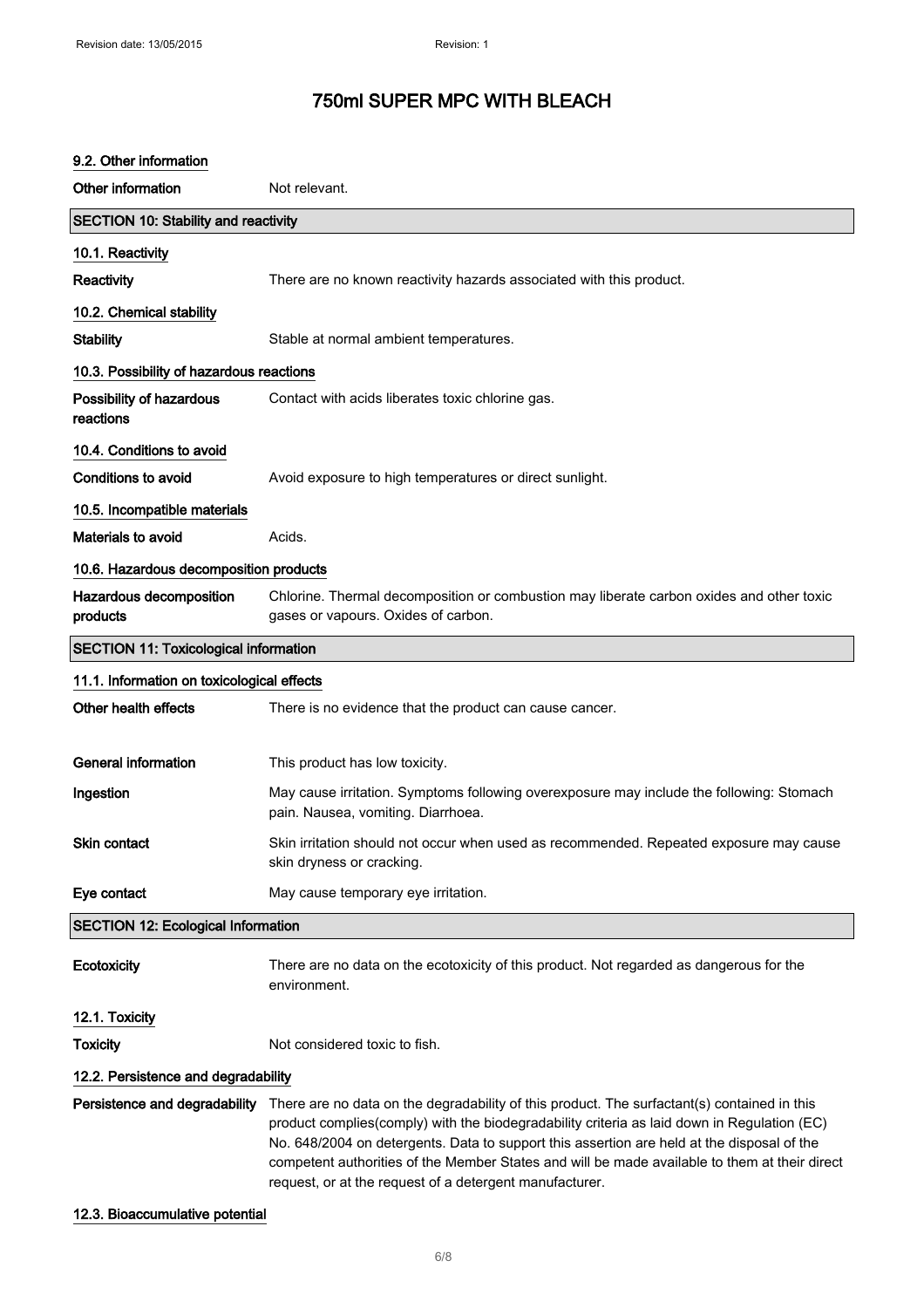| Bioaccumulative potential                  | No data available on bioaccumulation. Low potential for bioaccumulation.                                                                                                                                   |  |
|--------------------------------------------|------------------------------------------------------------------------------------------------------------------------------------------------------------------------------------------------------------|--|
| 12.4. Mobility in soil                     |                                                                                                                                                                                                            |  |
| <b>Mobility</b>                            | The product is water-soluble and may spread in water systems.                                                                                                                                              |  |
| 12.5. Results of PBT and vPvB assessment   |                                                                                                                                                                                                            |  |
| Results of PBT and vPvB<br>assessment      | This product does not contain any substances classified as PBT or vPvB.                                                                                                                                    |  |
| 12.6. Other adverse effects                |                                                                                                                                                                                                            |  |
| Other adverse effects                      | None known.                                                                                                                                                                                                |  |
| <b>SECTION 13: Disposal considerations</b> |                                                                                                                                                                                                            |  |
| 13.1. Waste treatment methods              |                                                                                                                                                                                                            |  |
| General information                        | Do not discharge into drains or watercourses or onto the ground.                                                                                                                                           |  |
| <b>Disposal methods</b>                    | Dispose of waste to licensed waste disposal site in accordance with the requirements of the<br>local Waste Disposal Authority. Packaging is recyclable. Wash out containers with water<br>before disposal. |  |
| <b>SECTION 14: Transport information</b>   |                                                                                                                                                                                                            |  |
| Road transport notes                       | Not classified.                                                                                                                                                                                            |  |
| Rail transport notes                       | Not classified.                                                                                                                                                                                            |  |
| Sea transport notes                        | Not classified.                                                                                                                                                                                            |  |
| Air transport notes                        | Not classified.                                                                                                                                                                                            |  |

14.1. UN number

14.2. UN proper shipping name

14.3. Transport hazard class(es)

14.4. Packing group

14.5. Environmental hazards

14.6. Special precautions for user

## 14.7. Transport in bulk according to Annex II of MARPOL73/78 and the IBC Code

**Transport in bulk according to** Not relevant. Annex II of MARPOL 73/78 and the IBC Code

#### SECTION 15: Regulatory information

#### 15.1. Safety, health and environmental regulations/legislation specific for the substance or mixture

| <b>National regulations</b> | The Control of Substances Hazardous to Health Regulations 2002 (SI 2002 No. 2677) (as<br>amended).<br>The Chemicals (Hazard Information and Packaging for Supply) Regulations 2009 (SI 2009<br>No. 716).<br>Workplace Exposure Limits EH40. |
|-----------------------------|---------------------------------------------------------------------------------------------------------------------------------------------------------------------------------------------------------------------------------------------|
| <b>EU</b> legislation       | Regulation (EC) No 1907/2006 of the European Parliament and of the Council of 18<br>December 2006 concerning the Registration, Evaluation, Authorisation and Restriction of<br>Chemicals (REACH) (as amended).                              |